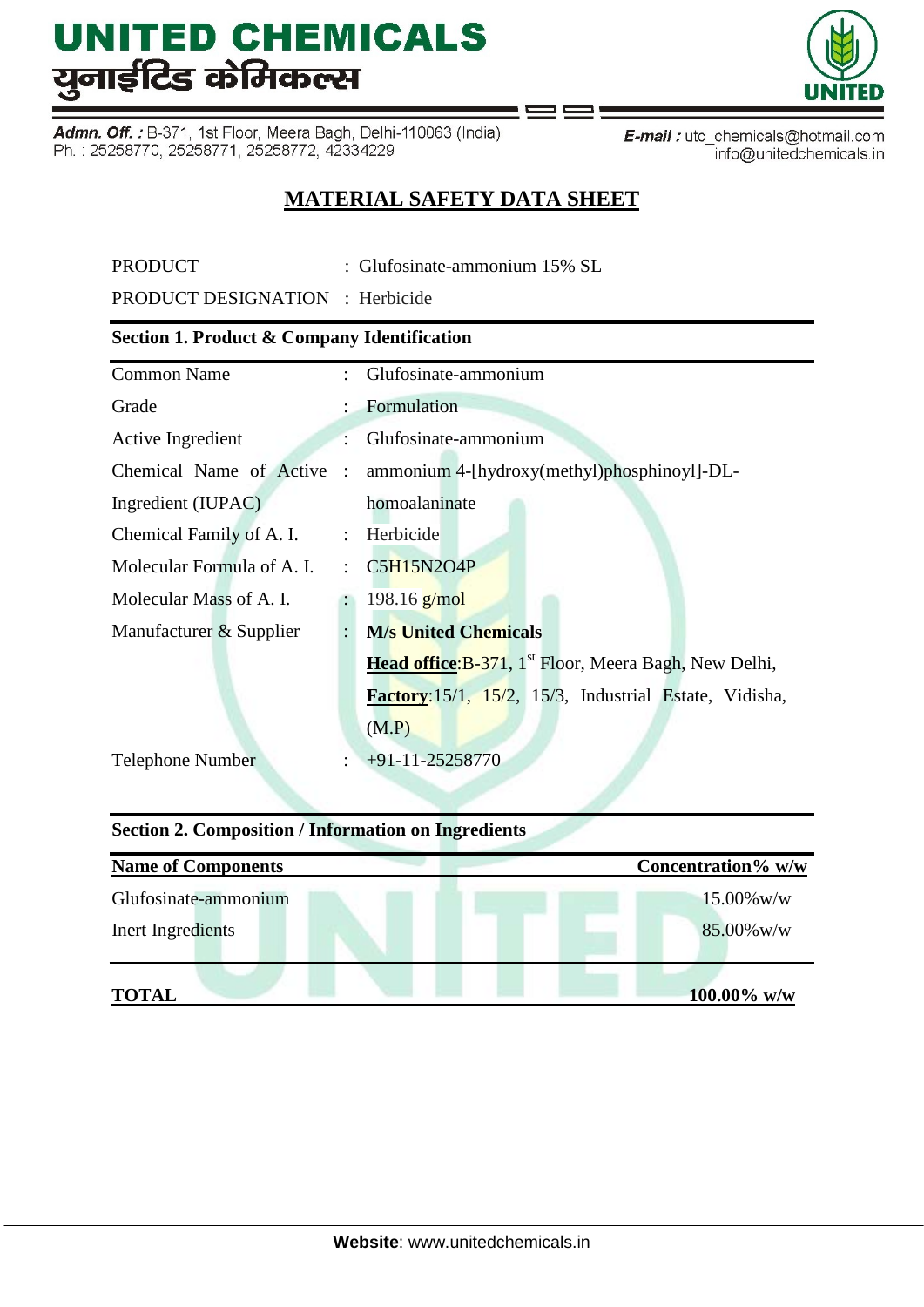Admn. Off. : B-371, 1st Floor, Meera Bagh, Delhi-110063 (India) Ph.: 25258770, 25258771, 25258772, 42334229



**E-mail**: utc chemicals@hotmail.com info@unitedchemicals.in

# **Section 3. Hazards Identification**

**CANCER INFORMATION:** For the components tested, did not cause cancer in laboratory animals.

**REPRODUCTIVE EFFECTS:** For the components tested, in animal studies, has been shown not to interfere with reproduction.

#### **Section 4. First Aid Measures**

**General advice :** If poisoning occurs, contact a doctor or Poisons Information Centre.

**Inhalation :** No specific intervention is indicated as the compound is not likely to be hazardous. Consult a physician if necessary.

**Skin contact :** Take off all contaminated clothing immediately. Rinse skin immediately with plenty of water for 15-20 minutes. Call a poison control centre or doctor for treatment advice.

**Eye contact :** Hold eye open and rinse slowly and gently with water for 15-20 minutes. Remove contact lenses, if present, after the first 5 minutes, then continue rinsing eye. Call a poison control centre or doctor for treatment advice.

**Ingestion :** Have person sip a glass of water if able to swallow. DO NOT induce vomiting unless directed to do so by a physician or poison control centre. Never give anything by mouth to an unconscious person. Call a poison control centre or doctor for treatment advice.

#### **Notes to physician**

Treatment : Treat symptomatically

## **Section 5. Fire Fighting Measures**

**Suitable extinguishing media :** Water fog, fine water spray, foam, dry chemical, carbon dioxide..

**Hazards from combustion products**: In a fire, irritant and toxic fumes containing oxides of carbon, nitrogen, phosphorus and sulphur, and other toxic substances may be generated.

**Hazardous Combustion Products:** In the event of fire, the following may be released: Carbon monoxide, nitrogen oxides, sulfur oxides and hydrogen chloride.

**Precautions for fire fighters:** Fire fighters should wear full protective gear, including selfcontained breathing apparatus. Keep unnecessary people away. If it can be done safely, remove intact containers from the fire. Otherwise, use water spray to cool them. Bund area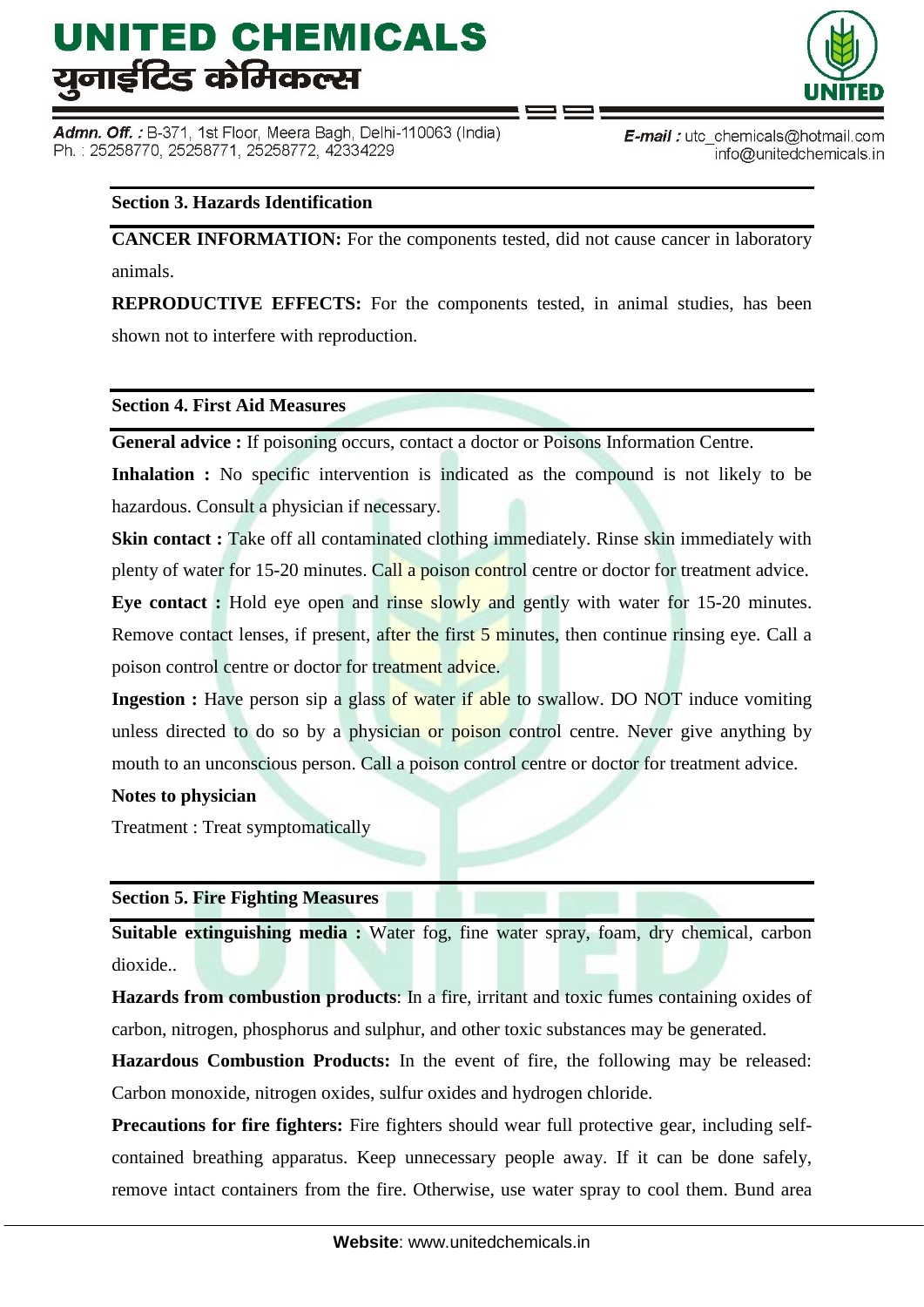Admn. Off. : B-371, 1st Floor, Meera Bagh, Delhi-110063 (India) Ph.: 25258770, 25258771, 25258772, 42334229



E-mail: utc\_chemicals@hotmail.com info@unitedchemicals.in

with sand or earth to prevent contamination of drains or waterways. Dispose of fire control water or other extinguishing agent and spillage safely later.

### **Section 6. Accidental Release Measures**

Use appropriate protective equipment. Clear area of unnecessary personnel.

Spills may be slippery and should be cleaned up immediately.

Large spill: Dike and pump as much as possible to a salvage container. Absorb the remaining liquid and any small spills with clay granules, sand or other absorbent material and sweep to a waste container. Cover the spill area with water and absorb. Minimise runoff into waterways or drains.

#### **Section 7. Handling & Storage**

**Harmful** - Keep out of reach of children. Store in orginal container, tightly closed away from foodstuffs. Use spray solutions the same day.

Flammability: Not flammable under conditions of use. Not classified as a combustible liquid, as the boiling point (96 $^{\circ}$ C) is less than the fire point (> 96 $^{\circ}$ C). The product does not sustain combustion

## **Section 8. Exposure Control, Personal Protection**

**General Protection:** Do not eat, drink or smoke when handling this product, wash your hands before eating, drinking, smoking or before touching anyone or anything.

#### **Exposure Limit:** 0.9mg/cm3

| <b>Section 9. Physical and Chemical Properties</b> |                           |                              |
|----------------------------------------------------|---------------------------|------------------------------|
| <b>Appearance / state</b>                          |                           | blue to blue green/liquid    |
| <b>Colour</b>                                      | $\ddot{\phantom{a}}$      | Pale yellow                  |
| Odour                                              |                           | Slight pungent odour         |
| <b>Flash point</b>                                 | $\mathbb{Z}^{\mathbb{Z}}$ | Not applicable               |
| <b>Boiling Point</b>                               |                           | $97^{\circ}$ C               |
| <b>Density</b>                                     |                           | 1.08g/cm3 at 20 $^{\circ}$ C |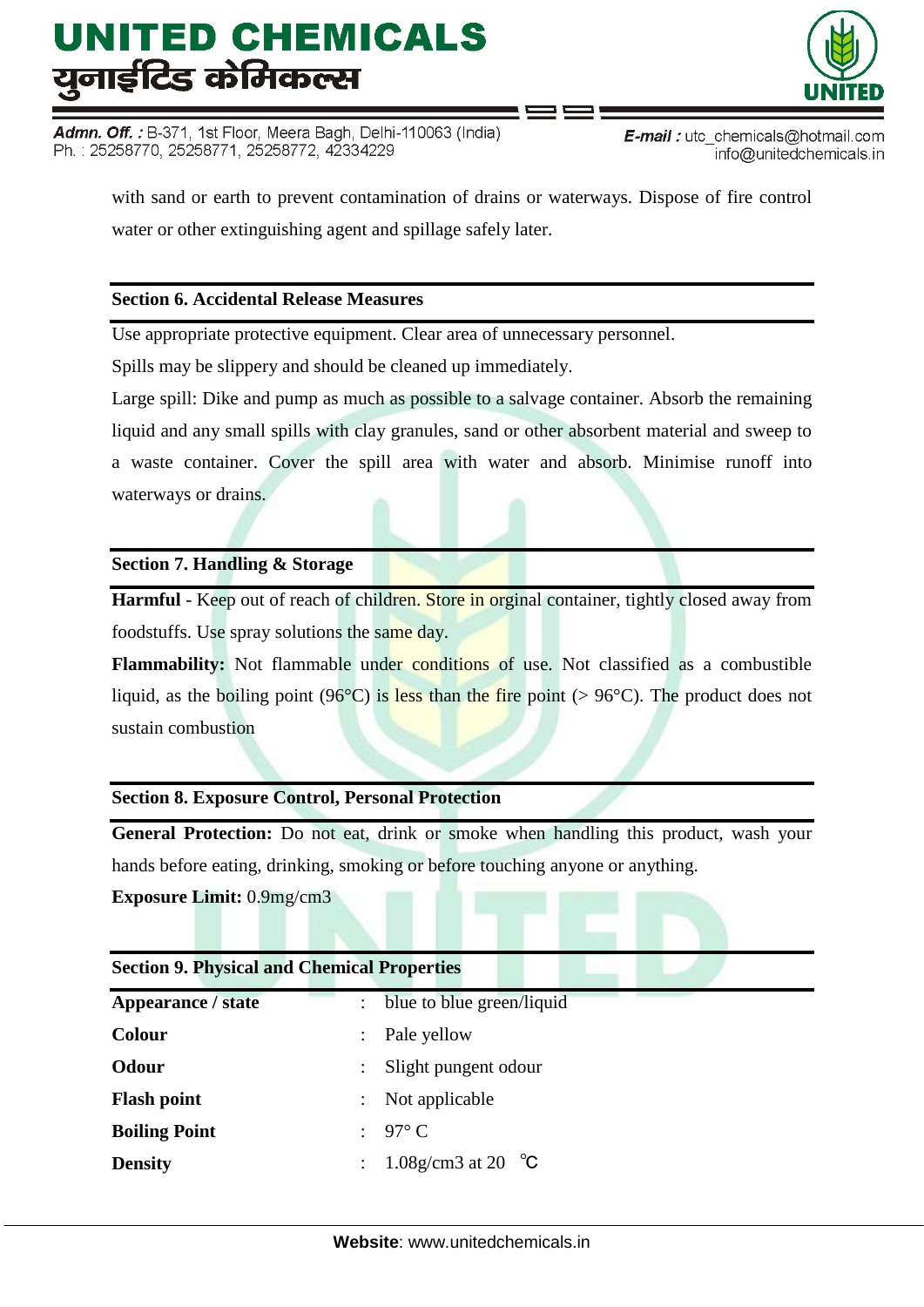Admn. Off.: B-371, 1st Floor, Meera Bagh, Delhi-110063 (India) Ph.: 25258770, 25258771, 25258772, 42334229



**E-mail**: utc chemicals@hotmail.com info@unitedchemicals.in

#### **Section 10. Stability & Reactivity**

**Flash Point:** Not applicable

**Autoignition Temperature:** Not applicable

**Explosion Limit:** Not explosive

**Stability and Reactivity:** Stable under normal conditions

**Hazardous Polymerization:** Not data available

**Incompatibility:** Compatible to almost all pesticides

**Storage Stability:** Stable for 3 years if stored in a cool, dark and dry place.

**Chemical stability** Stable under normal conditions of use.

**Conditions to avoid :** Avoid sources of ignition and extreme heat.

**Incompatible materials** : Avoid contact with strong oxidising agents, acids or bases. Ammonia may be evolved in the presence of alkalis.

**Hazardous decomposition products** : Ammonia. In a fire, oxides of carbon, nitrogen, phosphorus and sulphur may be emitted.

#### **Section 11. Toxicological Information**

**Acute Oral Toxicity** LD<sub>50</sub> for rats : >1,730 mg/kg

**Acute Dermal Toxicity** LD50 Rabbit : >593 mg /kg

**Acute Inhalation** LC50 (4h) for male and female rats : >2.97 mg/l

**Eye Irritation** Rabbit : Severe eye irritation

**Skin Irritant** Rabbit : Slighty irritant

**Skin sensitization** Guinea pig : Not a skin sensitizer

**Section 12. Ecological Information**

**Toxicity to fish :** LC50(96 h)Rainbow trout:  $> 13.4$  mg/l

**Daphnia magna :** EC50 (48h) : 17.8 mg/l

**Toxicity to aquatic plants** : EC50 (72 h) Selenastrum capricornutum : 71,3 mg/l

### **Section 13. Disposal Consideration**

### **Product**

Do not dispose of waste into sewer.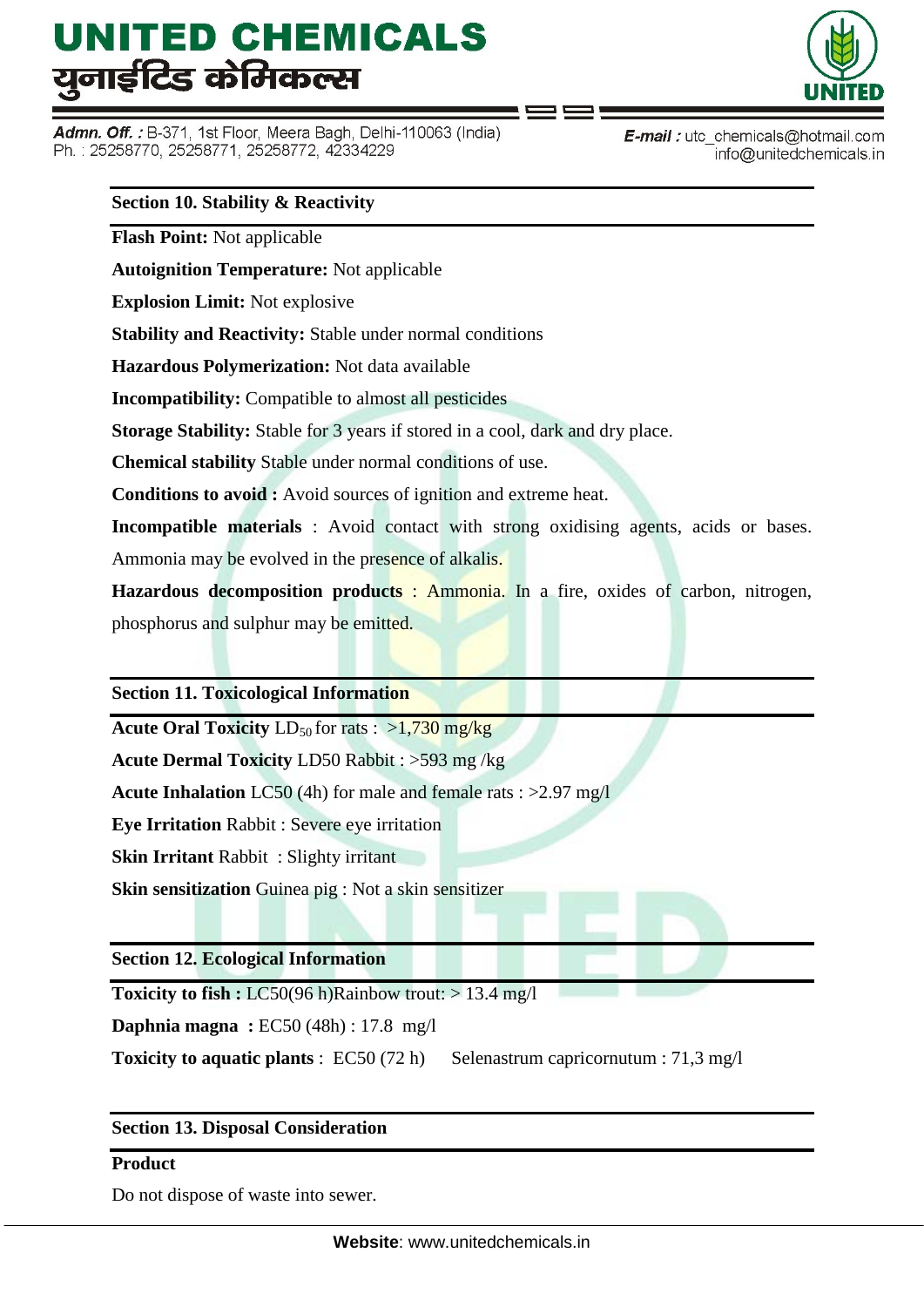Admn. Off.: B-371, 1st Floor, Meera Bagh, Delhi-110063 (India) Ph.: 25258770, 25258771, 25258772, 42334229



E-mail: utc\_chemicals@hotmail.com info@unitedchemicals.in

In accordance with current regulations and, if necessary, after consultation with the site operator and/or with the responsible authority, the product may be taken to a waste disposal site or incineration plant.

## **Contaminated packaging**

Triple rinse containers.

Rinsed packaging may be acceptable for landfill, otherwise incineration will be required in accordance with local regulations.

Not completely emptied packagings should be disposed of as hazardous waste. Do not use containers for other products.

|  | <b>Section 14. Transport Information</b> |  |
|--|------------------------------------------|--|
|--|------------------------------------------|--|

| <b>Shipping name</b>          |               | : PESTICIDE, LIQUID, TOXIC, N.O.S. (GLUFOSINATE- |
|-------------------------------|---------------|--------------------------------------------------|
|                               |               | <b>AMMONIUM SOLUTION)</b>                        |
| <b>Class</b>                  |               | : 6.1                                            |
| <b>Packing group</b>          |               | $\therefore$ III                                 |
| <b>UN</b> number              | $\mathcal{L}$ | 2902                                             |
| <b>Marine pollutant</b> : Yes |               |                                                  |

## **Section 15. Regulatory Information**

**R-phrases**

**R10** Flammable.

**R20/21/22** Harmful by inhalation, in contact with skin and if swallowed.

**R38** Irritating to skin.

**R41** Risk of serious damage to eyes.

**R48/20/22** Harmful: danger of serious damage to health by prolonged exposure through inhalation and if swallowed.

**R60** May impair fertility.

**R63** Possible risk of harm to the unborn child.

**R67** Vapours may cause drowsiness and dizziness